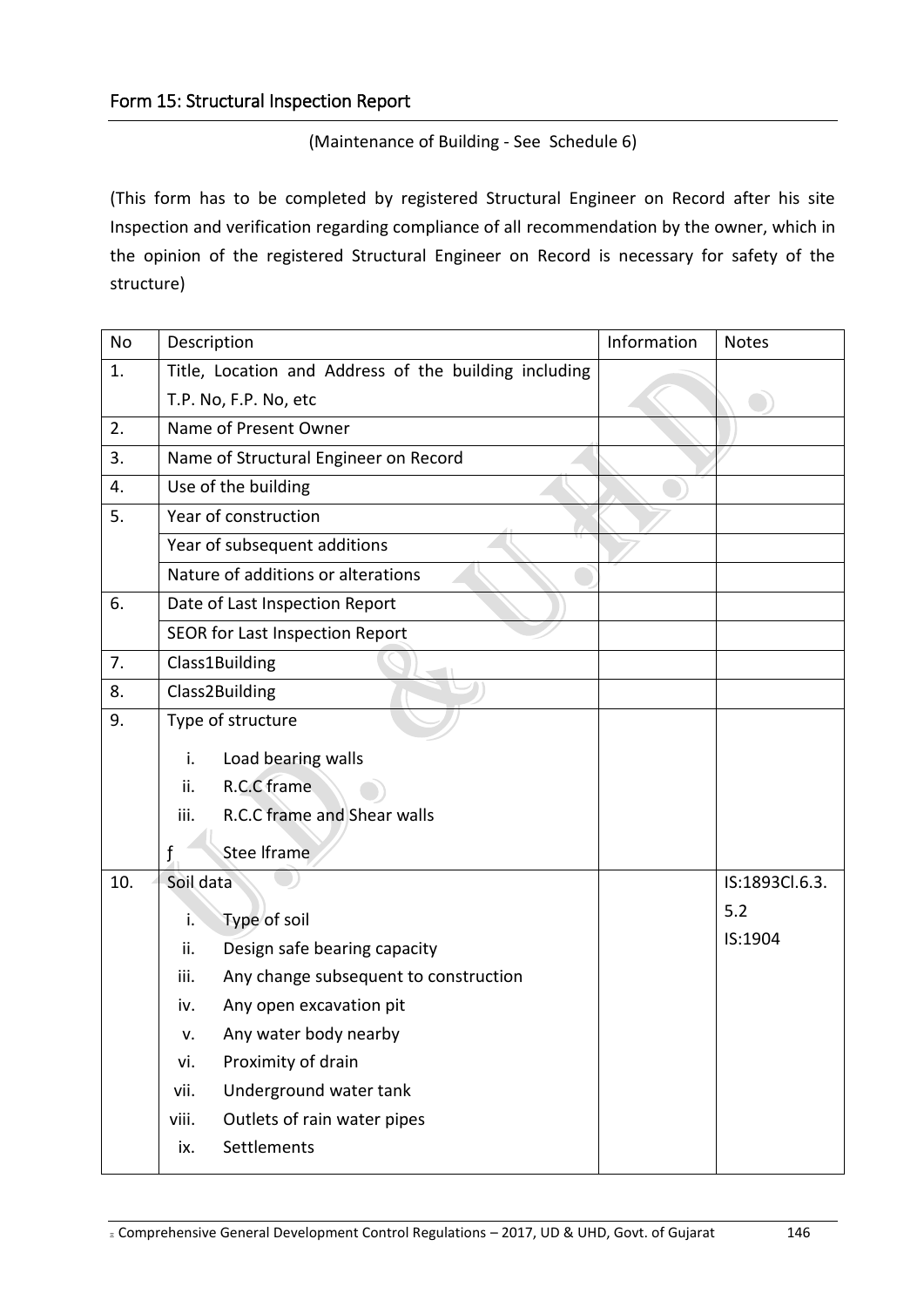| (a)Function     | (b)Framed construction                |                                       |                 |                    |                    |        |                |         |
|-----------------|---------------------------------------|---------------------------------------|-----------------|--------------------|--------------------|--------|----------------|---------|
|                 | δ<br>Residence(with<br>without shops) | (with or Without shops)<br>Apartments | Office<br>Bldg. | Shopping<br>centre | College<br>School, | Hostel | Auditoria      | Factory |
|                 | $\mathbf{1}$                          | $\overline{2}$                        | $\overline{3}$  | $\overline{4}$     | 5                  | 6      | $\overline{7}$ | 8       |
| А.<br>Load      |                                       |                                       |                 |                    |                    |        |                |         |
| bearing         |                                       |                                       |                 |                    |                    |        |                |         |
| wall<br>masonry |                                       |                                       |                 |                    |                    |        |                |         |
| construction    |                                       |                                       |                 |                    |                    |        |                |         |
| Framed          |                                       |                                       |                 |                    |                    |        |                |         |
| structure       |                                       |                                       |                 |                    |                    |        |                |         |
| Construction    | Critical load                         |                                       |                 |                    |                    |        |                |         |
| and structural  | bearing                               | <b>Brick</b>                          | <b>RCC</b>      | Stone              | Timber             | Steel  |                |         |
| materials       | element                               |                                       |                 |                    |                    |        |                |         |
|                 | Roof                                  | <b>RCC</b>                            | Timber          |                    | Steel              | Jack-  |                |         |
|                 | Floor                                 |                                       |                 | <b>RBC</b>         |                    | arch   |                |         |
|                 |                                       |                                       |                 |                    |                    |        |                |         |

|    | Part 1 Load bearing masonry buildings       |             |              |              |
|----|---------------------------------------------|-------------|--------------|--------------|
|    | Description                                 | Information |              | <b>Notes</b> |
| 1. | <b>Building category</b>                    |             |              |              |
| 2. | Any cracks in masonry walls                 |             |              |              |
|    | <b>Extent of cracks</b>                     |             |              |              |
|    | Location of cracks                          |             |              |              |
|    | Sketch of cracks, if necessary              |             |              |              |
| 3. | Recommendations, if any                     |             |              |              |
|    | Part 2 Reinforced Concrete framed buildings |             |              |              |
|    | Description                                 | Information | <b>Notes</b> |              |
| 1. | Type of Building                            |             |              |              |
| 2. | Any cracks in beams                         |             |              |              |
|    | <b>Extent of cracks</b>                     |             |              |              |
|    | Probable causes                             |             |              |              |
| 3. | Any cracks in columns                       |             |              |              |
|    | <b>Extent of cracks</b>                     |             |              |              |
|    | Probable causes                             |             |              |              |
| 4. | Any cracks in slab                          |             |              |              |

E Comprehensive General Development Control Regulations – 2017, UD & UHD, Govt. of Gujarat 147